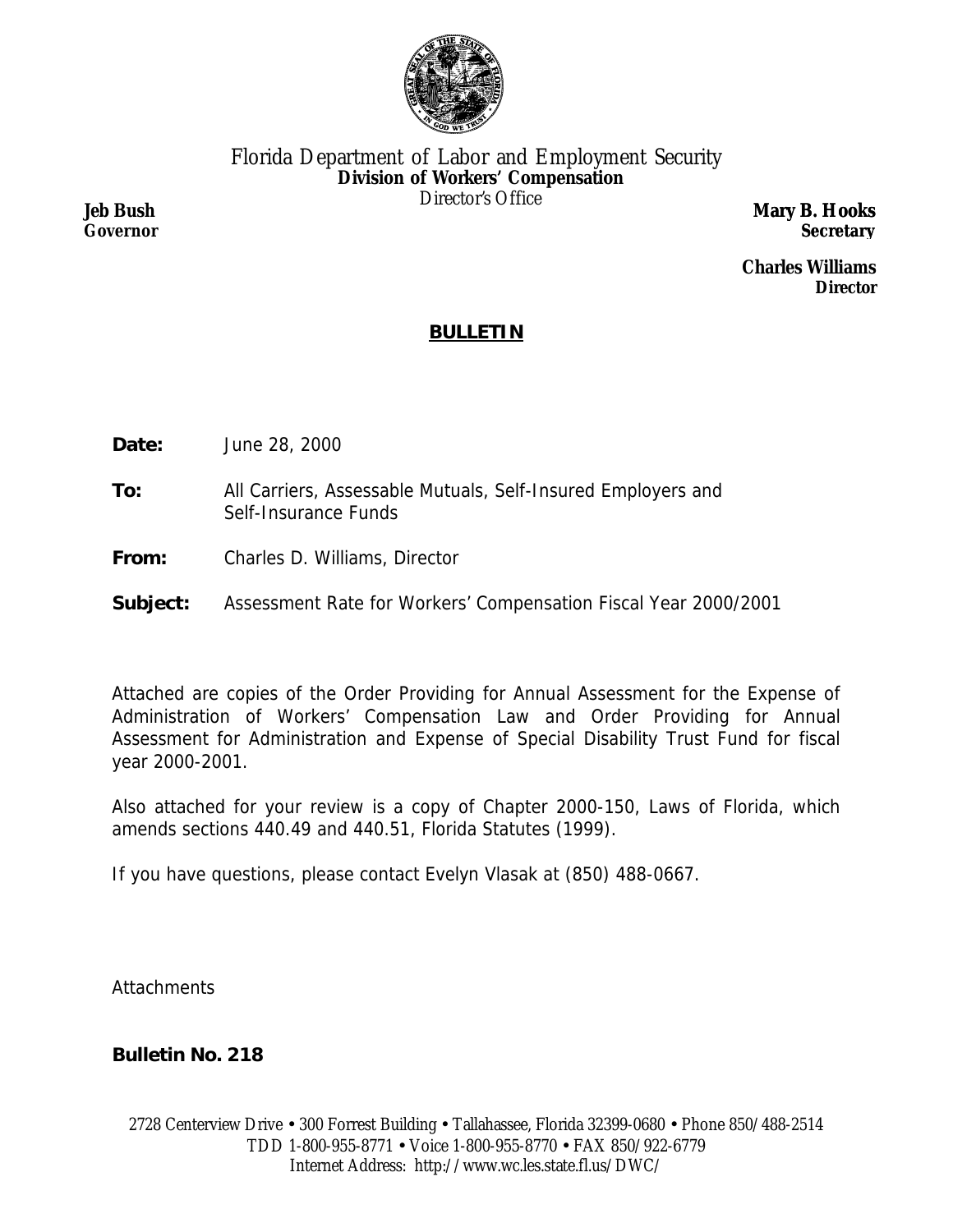## STATE OF FLORIDA DEPARTMENT OF LABOR AND EMPLOYMENT SECURITY ORDER PROVIDING FOR ANNUAL ASSESSMENT FOR ADMINISTRATION AND MAINTENANCE OF THE SPECIAL DISABILITY TRUST FUND, FISCAL YEAR 2000-2001

WHEREAS, section 440.49(9)(b)1, Florida Statutes (1999), provides that the Special Disability Trust Fund thereby established shall be maintained by annual assessments upon the insurance companies writing compensation insurance in the State, and employers authorized to pool assets and liabilities or self-insure under the Workers' Compensation Law, and

WHEREAS, the Special Disability Trust Fund assessment rate has been legislatively enacted in s. 440.49(9)(b)4.c, Florida Statutes (1999),

NOW THEREFORE, IT IS ORDERED that each insurance company writing workers' compensation insurance in the State of Florida is hereby required to pay with respect to the fiscal year beginning July 1, 2000, an assessment equal to four and fifty-two hundredths percent (4.52%) of the net premiums written by it on workers' compensation insurance in this State; each self-insurer under the Florida Workers' Compensation Law is required to pay with respect to the fiscal year beginning July 1, 2000, an assessment equal to four and fifty-two hundredths percent (4.52%) of the amount of net premiums as calculated by the Division of Workers' Compensation; and, each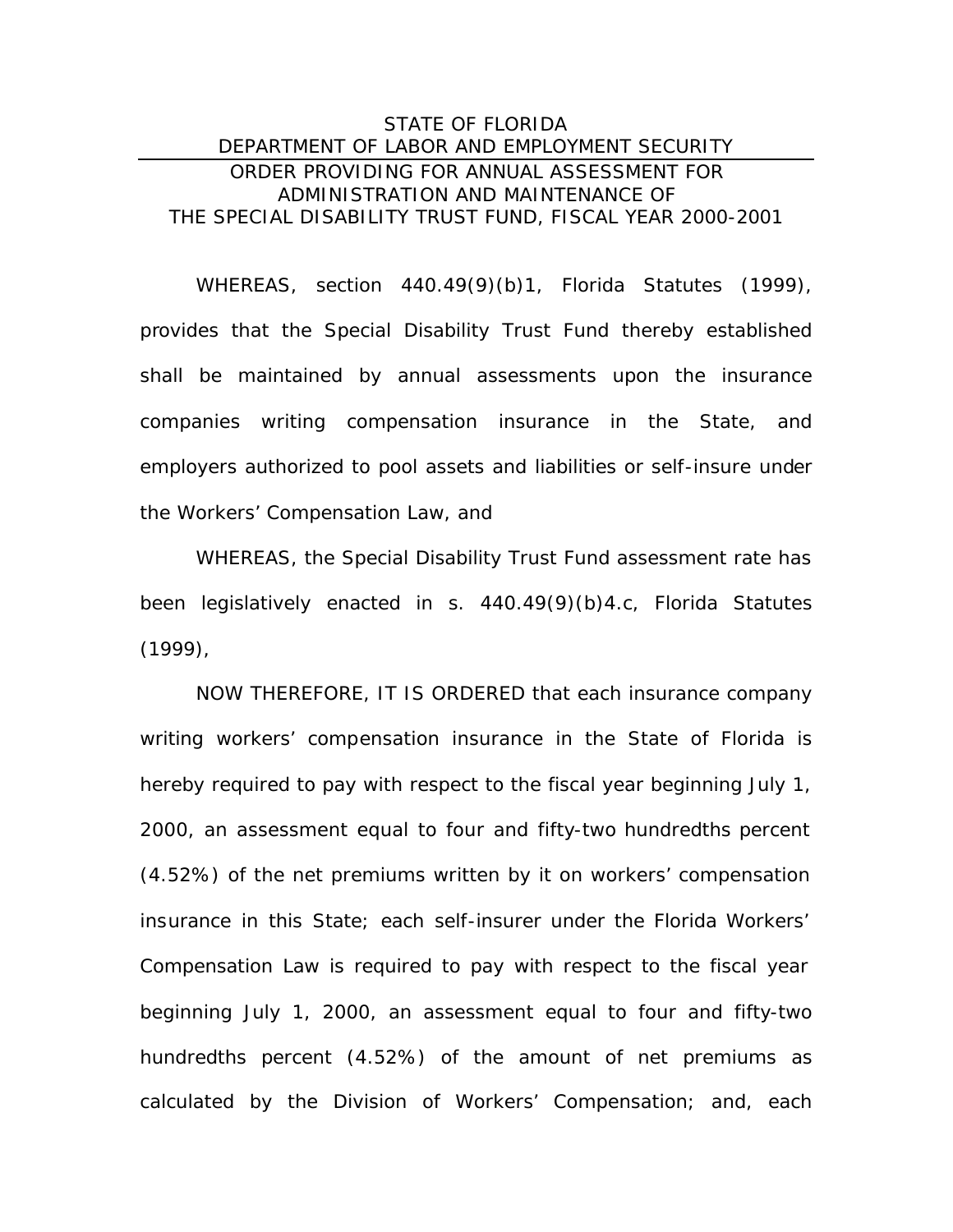## STATE OF FLORIDA DEPARTMENT OF LABOR AND EMPLOYMENT SECURITY ORDER PROVIDING FOR ANNUAL ASSESSMENT FOR THE EXPENSE OF ADMINISTRATION OF THE WORKERS' COMPENSATION LAW, FISCAL YEAR 2000-2001

WHEREAS, the State of Florida, Department of Labor and Employment Security, Division of Workers' Compensation, is required by section 440.51, Florida Statutes (1999), (subsequently amended by the provisions of Chapter 2000-150, Laws of Florida), to determine the amount of funds necessary to defray the expense of administering the Workers' Compensation Law for the fiscal year beginning July 1, 2000, and

WHEREAS, the Department having made such determination in accordance with the provisions of the above referenced statute,

NOW THEREFORE, BE IT ORDERED, that during the fiscal year beginning July 1, 2000, each insurance company writing workers' compensation insurance in the State shall pay to the Department, for the period beginning July 1, 2000 through December 31, 2000, three and seventy-four hundredths percent (3.74%) of the net premiums collected on each policy of insurance issues, and for the period beginning January 1, 2001, through July 1, 2001, shall pay to the Department two and seventy-five hundredths percent (2.75%) of the net premiums collected on each policy of insurance issues. Each selfinsured fund approved pursuant to Chapter 624.4621, Florida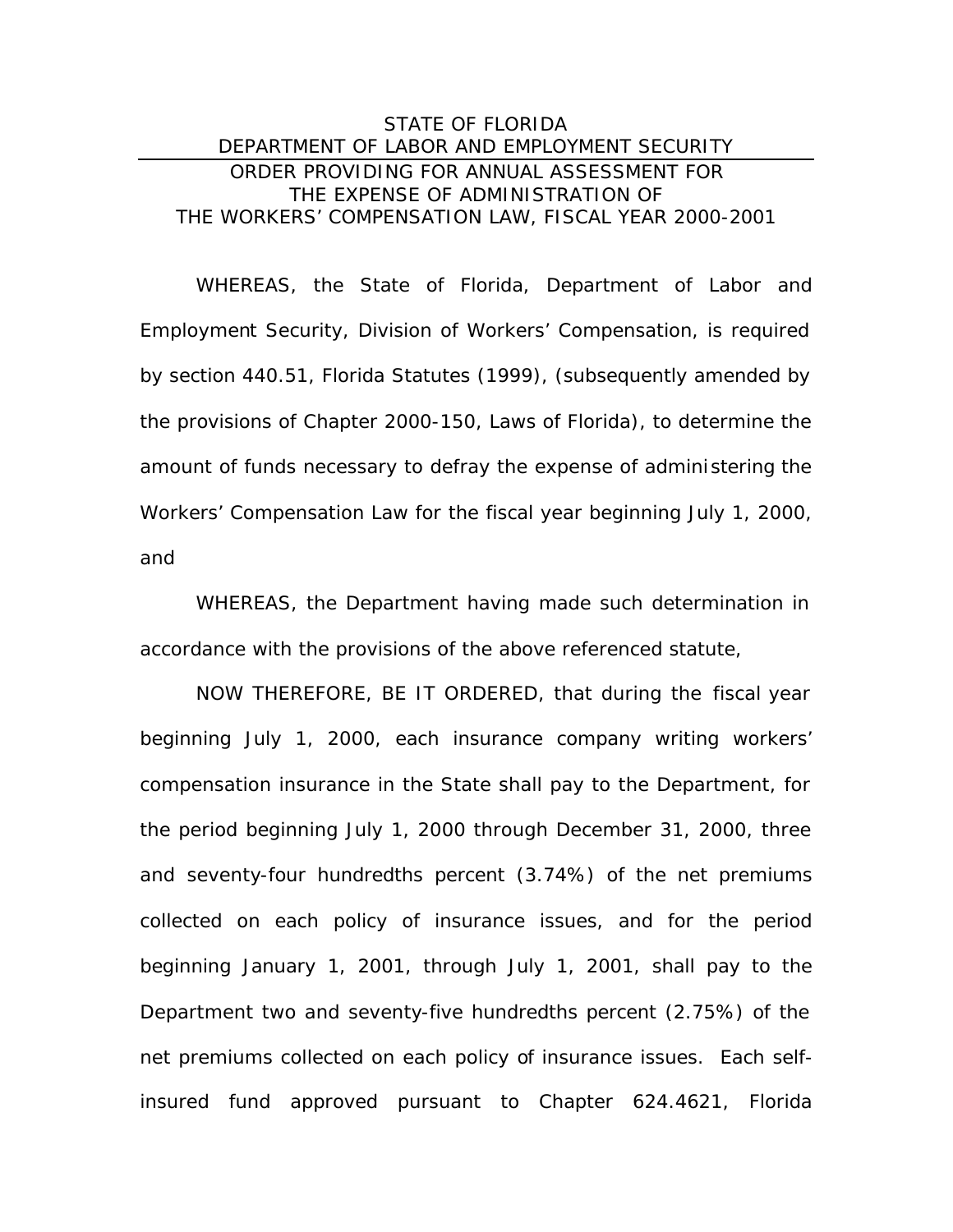Statutes, each commercial self-insured fund approved pursuant to Chapter 624.462, Florida Statutes, and each assessable mutual company approved pursuant to Chapter 628.6011, Florida Statutes, shall pay to the Department, for the period beginning July 1, 2000 through December 31, 2000, three and seventy-four hundredths percent (3.74%) of the net premium collected by it on workers' compensation, and for the period beginning January 1, 2001, through July 1, 2001, two and seventy-five hundredths percent (2.75%) of the net premium collected by it on workers' compensation. Each selfinsured employer approved pursuant to section 440.38, Florida Statutes, shall pay to the Department for the period beginning July 1, 2000, through December 31, 2000, three and seventy-four hundredths percent (3.74%) of the net premium calculated by the Division of Workers' Compensation, and for the period beginning January 1, 2001, through July 1, 2001, two and seventy-five hundredths percent (2.75%) of the net premium calculated by the Division of Workers' Compensation.

DONE AND ORDERED at Tallahassee, Florida, this 28<sup>th</sup> day of July, 2000.

> STATE OF FLORIDA DEPARTMENT OF LABOR AND EMPLOYMENT SECURITY DIVISION OF WORKERS' COMPENSATION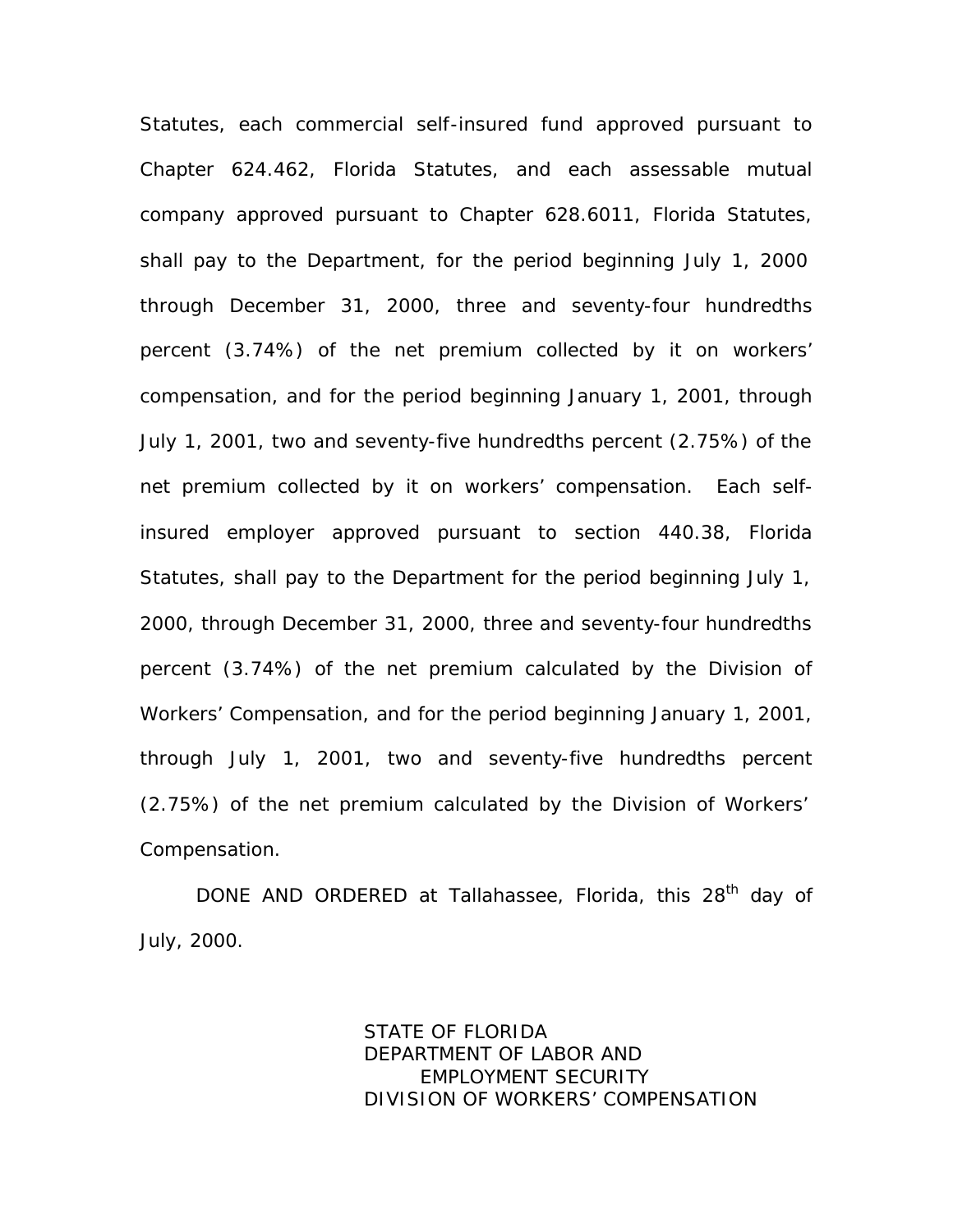CHARLES D. WILLIAMS, DIRECTOR

\_\_\_\_\_\_\_\_\_\_\_\_\_\_\_\_\_\_\_\_\_\_\_\_\_\_\_\_\_\_\_\_\_\_\_\_\_\_\_\_